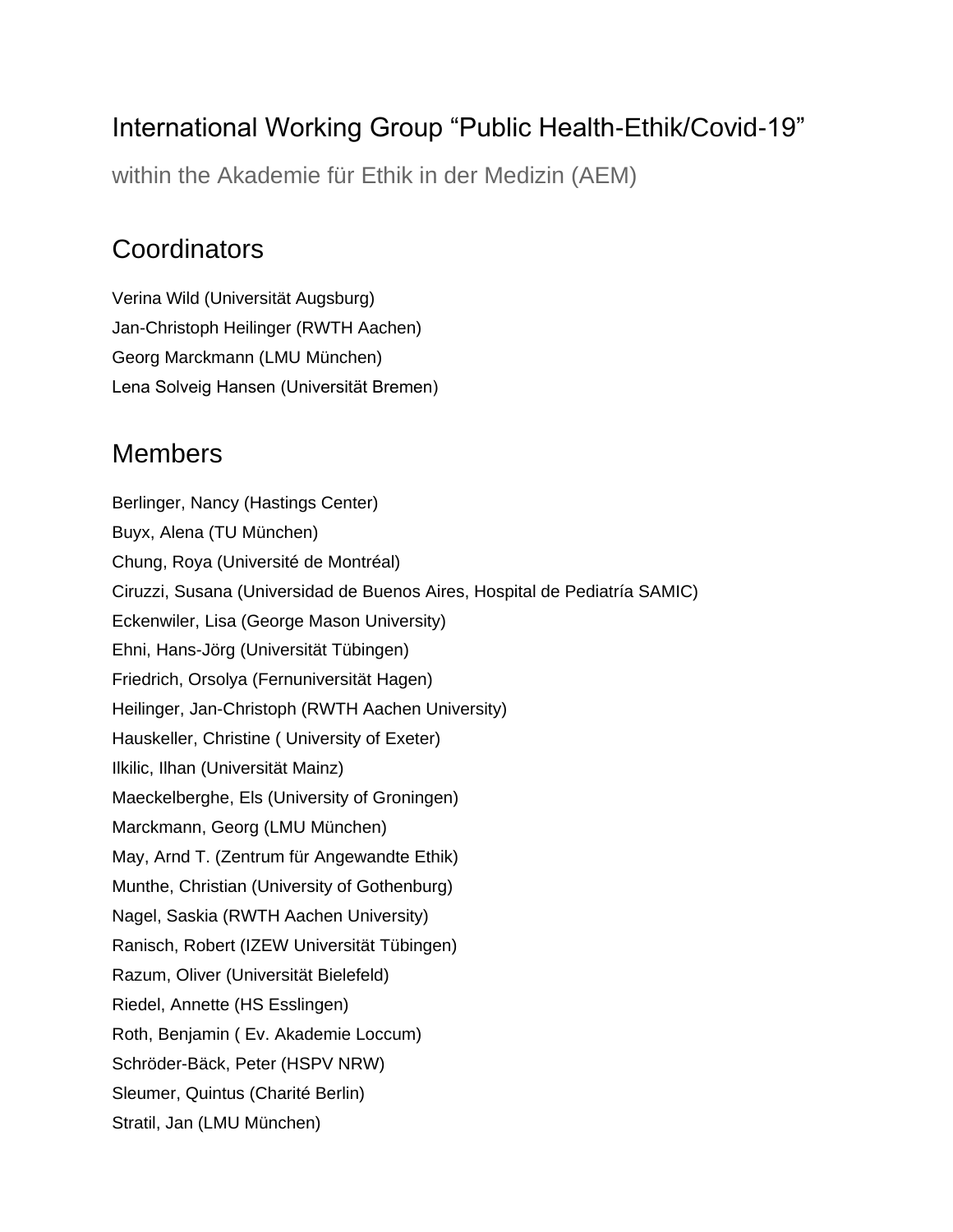Strech, Daniel (Charité Berlin) Thompson, Alison (University of Toronto) Venkatapuram, Sridhar (King's College London) West-Oram, Peter (Brighton and Sussex Medical School) Wild, Verina (Universität Augsburg)

#### *Zielsetzung:*

Die Covid-19-Pandemie fordert politische Entscheidungsträger und Behörden heraus, ethisch brisante Entscheidungen über Public Health-Interventionen unter Bedingungen unvollständigen Wissens und teilweise unter großem Zeitdruck zu treffen. Eine virologische, politische oder juristische Bewertung allein kann den ethischen Herausforderungen nicht gerecht werden. Entsprechend ist die Perspektive der Public Health-Ethik dringend erforderlich. Diese Perspektive ist populationsbezogen, wobei die relevanten Populationen nicht allein regional oder national, sondern auch global verstanden werden. Ziel der Arbeitsgruppe ist es, die publichealth-ethischen Fragen der Covid-19-Pandemie zu diskutieren und die Ergebnisse in die anstehenden Debatten und politischen Entscheidungsprozessen einzubringen. Ein weiteres Ziel ist die internationale Vernetzung im Bereich der Public Health-Ethik allgemein und insbesondere der Pandemie-Ethik.

#### *Aims and Activities:*

The Covid-19 pandemic challenges policy makers and authorities to make ethically sensitive decisions on public health interventions under conditions of incomplete knowledge and sometimes under great time pressure. A virological, political, or legal assessment alone cannot meet the ethical challenges. Accordingly, the perspective of public health ethics is urgently needed. This perspective is population-based, whereby the relevant populations are not only understood regionally or nationally, but also globally. The aim of the working group is to discuss the public health ethical issues of the Covid-19 pandemic and contribute the results to the upcoming debates and political decision-making processes. A further goal is international networking in the field of public health ethics in general and more specifically in pandemic ethics.